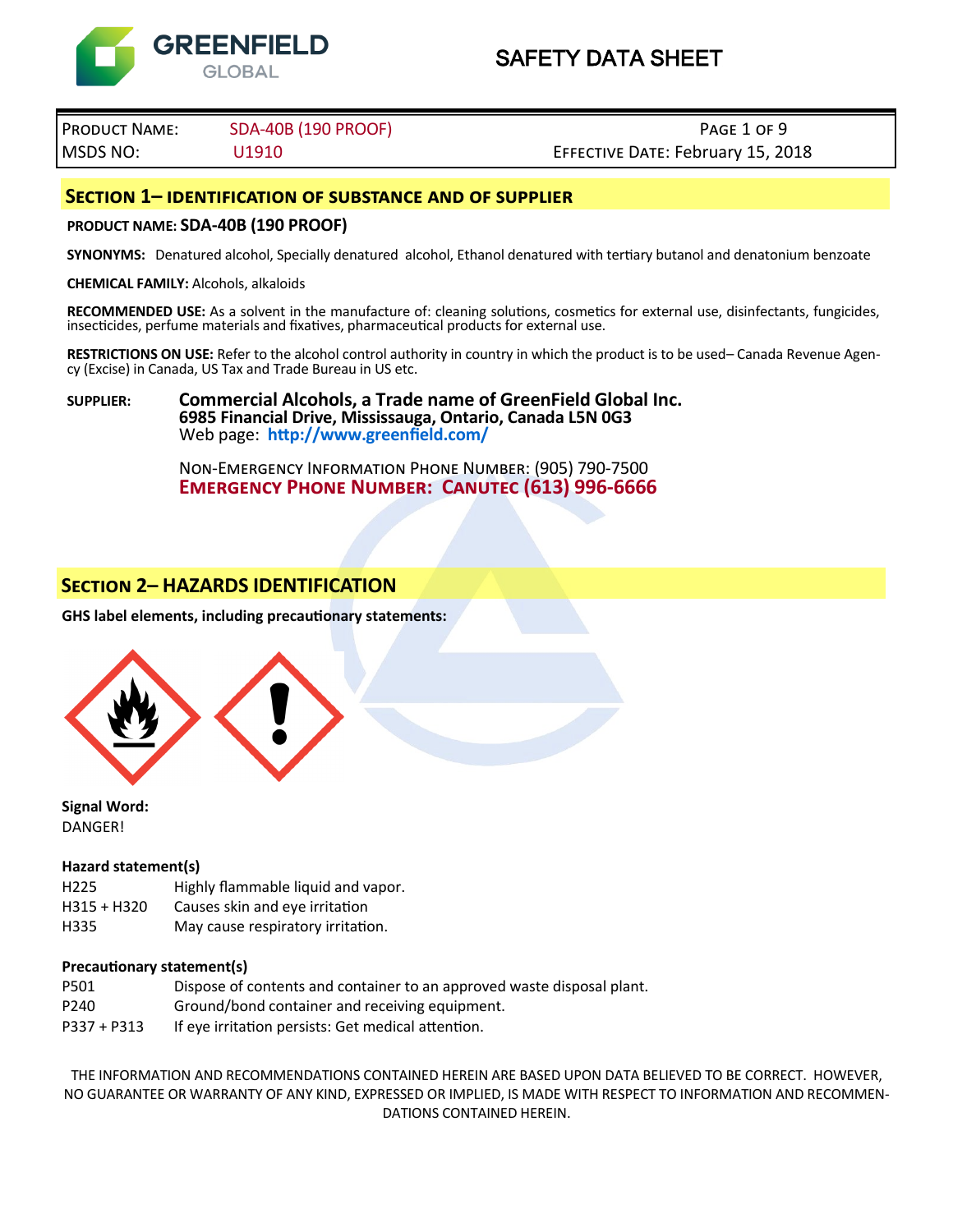

# PRODUCT NAME: SDA-40B (190 PROOF) **PAGE 2 OF 9 PAGE 2 OF 9** MSDS NO: U1910 U1910 EFFECTIVE DATE: February 15, 2018

# **(Section 2 HAZARDS IDENTIFICATION continued)**

| $P305 + P351 + P338$ | IF IN EYES: Rinse cautiously with water for several minutes. Remove                   |
|----------------------|---------------------------------------------------------------------------------------|
|                      | contact lenses, if present and easy to do. Continue rinsing. Seek medical attention.  |
| $P303 + P361 + P353$ | IF ON SKIN (or hair): Remove immediately all contaminated clothing. Rinse skin with   |
| water.               |                                                                                       |
| $P370 + P378$        | In case of fire: Use dry sand, dry chemical or alcohol-resistant foam for extinction. |
| P210                 | Keep away from heat, sparks, open flames, and hot surfaces. No smoking.               |
| P233                 | Keep container tightly closed.                                                        |
| $P403 + P235$        | Store in a well-ventilated place. Keep cool.                                          |
| P243                 | Take precautionary measures against static discharge.                                 |
| P241                 | Use explosion-proof electrical, ventilating, and lighting equipment.                  |
| P242                 | Use only non-sparking tools.                                                          |
| P <sub>264</sub>     | Wash hands thoroughly after handling.                                                 |
| P280                 | Wear protective gloves and eye and face protection.                                   |
|                      |                                                                                       |

### **GHS Classification(s)**

Flammable Liquids (Category 2) Eye irritation (Category 2B) Skin irritation (Category 2) Specific target organ toxicity - single exposure (Category 3)

#### **Other hazards which do not result in classification:**

#### **Potential health Effects:**

| Organ             | <b>Description</b>                                                                                                                                                                                                                                                    |  |  |
|-------------------|-----------------------------------------------------------------------------------------------------------------------------------------------------------------------------------------------------------------------------------------------------------------------|--|--|
| Eyes              | Can cause eye irritation. Common symptoms include stinging, tearing, and redness.                                                                                                                                                                                     |  |  |
| Ingestion         | Can cause gastrointestinalirritation with nausea, vomiting and diarrhea. Systemic toxicity<br>and acidosis can occur. Advanced stages can lead to respiratory failure,, kidney failure, co-<br>ma and death.                                                          |  |  |
| <b>Inhalation</b> | Causes respiratory tract irritation. Can cause narcotic effects in high concentration. Vapors<br>may cause dizziness or suffocation. Systemic toxicity and acidosis can occur. Advanced stag-<br>es can lead to respiratory failure,, kidney failure, coma and death. |  |  |
| <b>Skin</b>       | Causes moderate skin irritation. Can cause dermatitis by de-fatting the skin from prolonged<br>or repeated contact                                                                                                                                                    |  |  |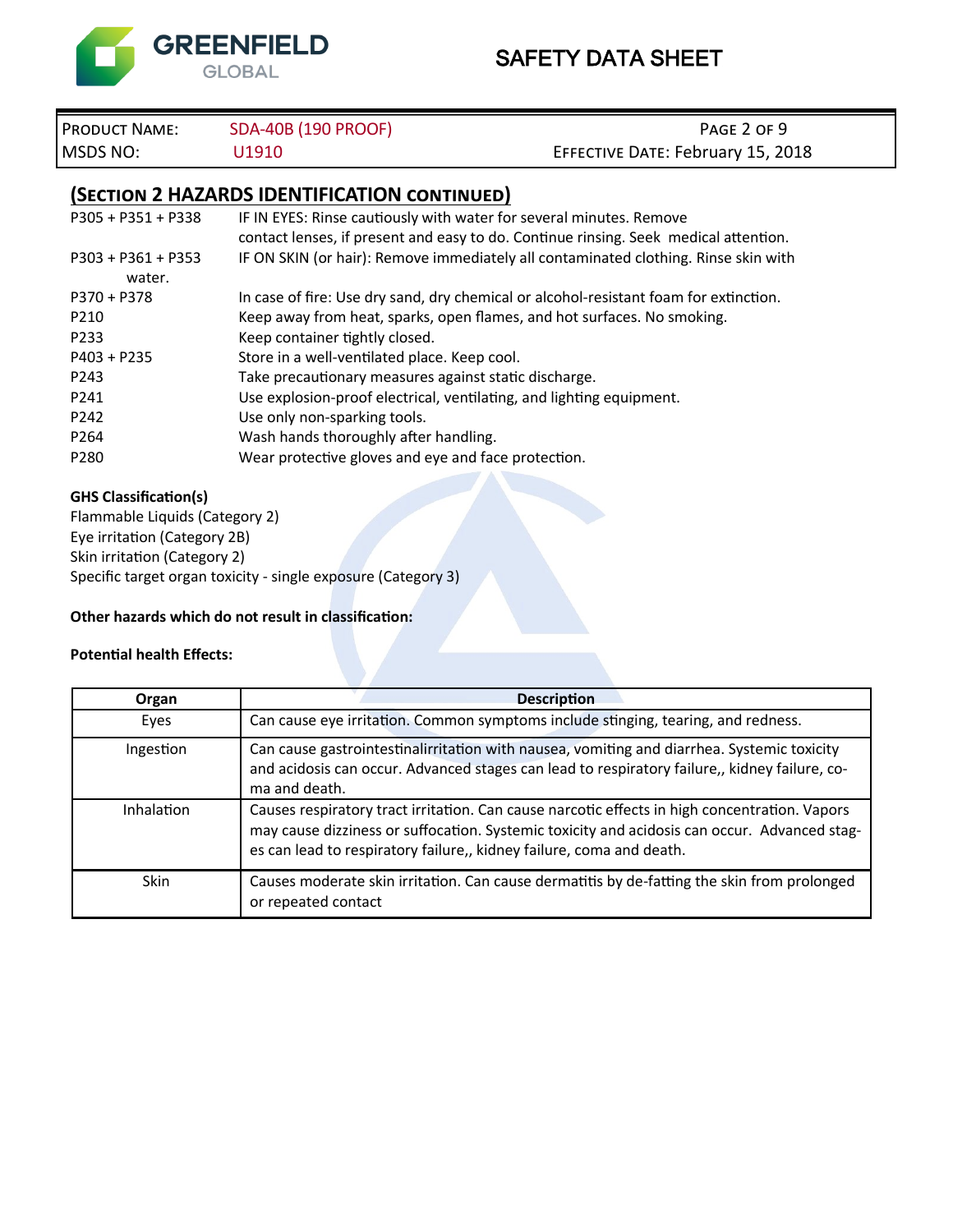

# PRODUCT NAME: SDA-40B (190 PROOF) **PRODUCT NAME:** SDA-40B (190 PROOF)

# MSDS NO: U1910 U1910 EFFECTIVE DATE: February 15, 2018

# **Section 3– COMPOSITION AND INFORMATION ON INGREDIENTS**

| <b>CHEMICAL NAME:</b><br><b>COMMON NAME/ SYNONYM:</b>                                                                                                                                                                                                                                                                                                                                                                                                                                                                                                                                                                                                                                                                                                                                                                                                                                                                                   | SDA-40B (190 PROOF)                                                                                                                                                                                                                                                                                                                        | Denatured alcohol, Specially denatured alcohol                                                                                                                                                           |                   |  |  |
|-----------------------------------------------------------------------------------------------------------------------------------------------------------------------------------------------------------------------------------------------------------------------------------------------------------------------------------------------------------------------------------------------------------------------------------------------------------------------------------------------------------------------------------------------------------------------------------------------------------------------------------------------------------------------------------------------------------------------------------------------------------------------------------------------------------------------------------------------------------------------------------------------------------------------------------------|--------------------------------------------------------------------------------------------------------------------------------------------------------------------------------------------------------------------------------------------------------------------------------------------------------------------------------------------|----------------------------------------------------------------------------------------------------------------------------------------------------------------------------------------------------------|-------------------|--|--|
| <b>INGREDIENT</b>                                                                                                                                                                                                                                                                                                                                                                                                                                                                                                                                                                                                                                                                                                                                                                                                                                                                                                                       | % VOLUME                                                                                                                                                                                                                                                                                                                                   | CAS NO.                                                                                                                                                                                                  | <b>EINECS NO.</b> |  |  |
| <b>Ethyl Alcohol</b>                                                                                                                                                                                                                                                                                                                                                                                                                                                                                                                                                                                                                                                                                                                                                                                                                                                                                                                    | 94.88                                                                                                                                                                                                                                                                                                                                      | $64 - 17 - 5$                                                                                                                                                                                            | 200-578-6         |  |  |
| 0.125<br>$75 - 65 - 0$<br>200-889-7<br><b>Tertiary Butyl Alcohol</b>                                                                                                                                                                                                                                                                                                                                                                                                                                                                                                                                                                                                                                                                                                                                                                                                                                                                    |                                                                                                                                                                                                                                                                                                                                            |                                                                                                                                                                                                          |                   |  |  |
| Denatonium benzoate                                                                                                                                                                                                                                                                                                                                                                                                                                                                                                                                                                                                                                                                                                                                                                                                                                                                                                                     | $0.47$ g/100L                                                                                                                                                                                                                                                                                                                              | 3734-33-6                                                                                                                                                                                                | 223-095-2         |  |  |
| Water                                                                                                                                                                                                                                                                                                                                                                                                                                                                                                                                                                                                                                                                                                                                                                                                                                                                                                                                   | balance                                                                                                                                                                                                                                                                                                                                    | 7732-18-5                                                                                                                                                                                                | 231-791-2         |  |  |
| <b>SECTION 4- FIRST AID MEASURES</b>                                                                                                                                                                                                                                                                                                                                                                                                                                                                                                                                                                                                                                                                                                                                                                                                                                                                                                    |                                                                                                                                                                                                                                                                                                                                            |                                                                                                                                                                                                          |                   |  |  |
| <b>INHALA-</b><br>٠<br>$\bullet$<br><b>TION</b><br>heart has stopped.<br>$\bullet$<br>٠                                                                                                                                                                                                                                                                                                                                                                                                                                                                                                                                                                                                                                                                                                                                                                                                                                                 | Remove victim to fresh air.<br>Oxygen may be given if necessary.<br>Seek medical attention immediately.                                                                                                                                                                                                                                    | Artificial respiration should be given if breathing has stopped and cardiopulmonary resuscitation if                                                                                                     |                   |  |  |
| <b>SKIN</b><br>٠<br>٠<br>٠<br>$\bullet$                                                                                                                                                                                                                                                                                                                                                                                                                                                                                                                                                                                                                                                                                                                                                                                                                                                                                                 | Flush contaminated area with water for at least 20 minutes.<br>Remove contaminated clothing under running water.<br>Completely decontaminate clothing before re-use, or discard.<br>If irritation occurs seek medical attention.                                                                                                           |                                                                                                                                                                                                          |                   |  |  |
| <b>EYES</b><br>٠                                                                                                                                                                                                                                                                                                                                                                                                                                                                                                                                                                                                                                                                                                                                                                                                                                                                                                                        | Immediately flush eyes with water for at least 20 minutes, holding the eyelids open.<br>Seek medical attention immediately.                                                                                                                                                                                                                |                                                                                                                                                                                                          |                   |  |  |
| INGES-<br>٠<br><b>TION</b><br>٠<br>٠<br>٠                                                                                                                                                                                                                                                                                                                                                                                                                                                                                                                                                                                                                                                                                                                                                                                                                                                                                               | Never give anything by mouth if victim is rapidly losing consciousness or is unconscious or convulsing.<br>DO NOT INDUCE VOMITING.<br>Have victim drink about 250ml (8fl. oz.) of water to dilute material in stomach.<br>If vomiting occurs naturally, have victim lean forward to reduce risk of aspiration.<br>Seek medical assistance. |                                                                                                                                                                                                          |                   |  |  |
| Symptoms of ethanol intoxication vary with the alcohol level of the blood. Mild alcohol intoxication occurs at blood levels be-<br><b>NOTES TO</b><br>$\bullet$<br>tween 0.05-0.15% and approximately 25% of individuals will show signs of intoxication at these levels. Above 0.15% the person<br><b>PHYSI-</b><br>is definitely under the influence of ethanol and 50-95% of individuals at this level are clinically intoxicated. Severe poisoning<br><b>CIAN</b><br>occurs when the blood ethanol level is 0.3-0.5%. Above 0.5% the individual will be comatose and death can occur.<br>The unabsorbed ethanol should be removed by gastric lavage after intubating the patient to prevent aspiration.<br>٠<br>Avoid the use of depressant drugs or the excessive administration of fluids.<br>0<br>This product contains additional ingredient s in low amount and relatively low toxicity: tert-butanol and denatonium benzoate. |                                                                                                                                                                                                                                                                                                                                            |                                                                                                                                                                                                          |                   |  |  |
| <b>SECTION 5- FIRE FIGHTING MEASURES</b>                                                                                                                                                                                                                                                                                                                                                                                                                                                                                                                                                                                                                                                                                                                                                                                                                                                                                                |                                                                                                                                                                                                                                                                                                                                            |                                                                                                                                                                                                          |                   |  |  |
| <b>EXTINGUISHING</b><br><b>MEDIA</b><br>$\bullet$                                                                                                                                                                                                                                                                                                                                                                                                                                                                                                                                                                                                                                                                                                                                                                                                                                                                                       | Use carbon dioxide or dry chemical media for small fires.                                                                                                                                                                                                                                                                                  | Apply alcohol-type or all-purpose-type foams by manufacturers' recommended techniques for large fires.<br>Water is generally unsuitable for large open pools of alcohol and may help to spread the fire. |                   |  |  |
| <b>UNUSUAL FIRE</b><br>$\bullet$<br><b>AND EXPLOSION</b><br><b>HAZARDS</b>                                                                                                                                                                                                                                                                                                                                                                                                                                                                                                                                                                                                                                                                                                                                                                                                                                                              | Vapours form from this product and may travel or be moved by air currents and ignited by pilot lights,<br>other flames, sparks, heaters, electrical equipment, static discharges or other ignition sources at<br>locations distant from handling point.                                                                                    |                                                                                                                                                                                                          |                   |  |  |
| <b>SPECIAL</b><br><b>FIREFIGHTING</b><br>$\bullet$<br><b>PROCEDURES</b>                                                                                                                                                                                                                                                                                                                                                                                                                                                                                                                                                                                                                                                                                                                                                                                                                                                                 | Use water spray to cool fire-exposed containers and structures.<br>Use water spray to disperse vapours; reignition is possible.<br>Use self-contained breathing apparatus and protective clothing.                                                                                                                                         |                                                                                                                                                                                                          |                   |  |  |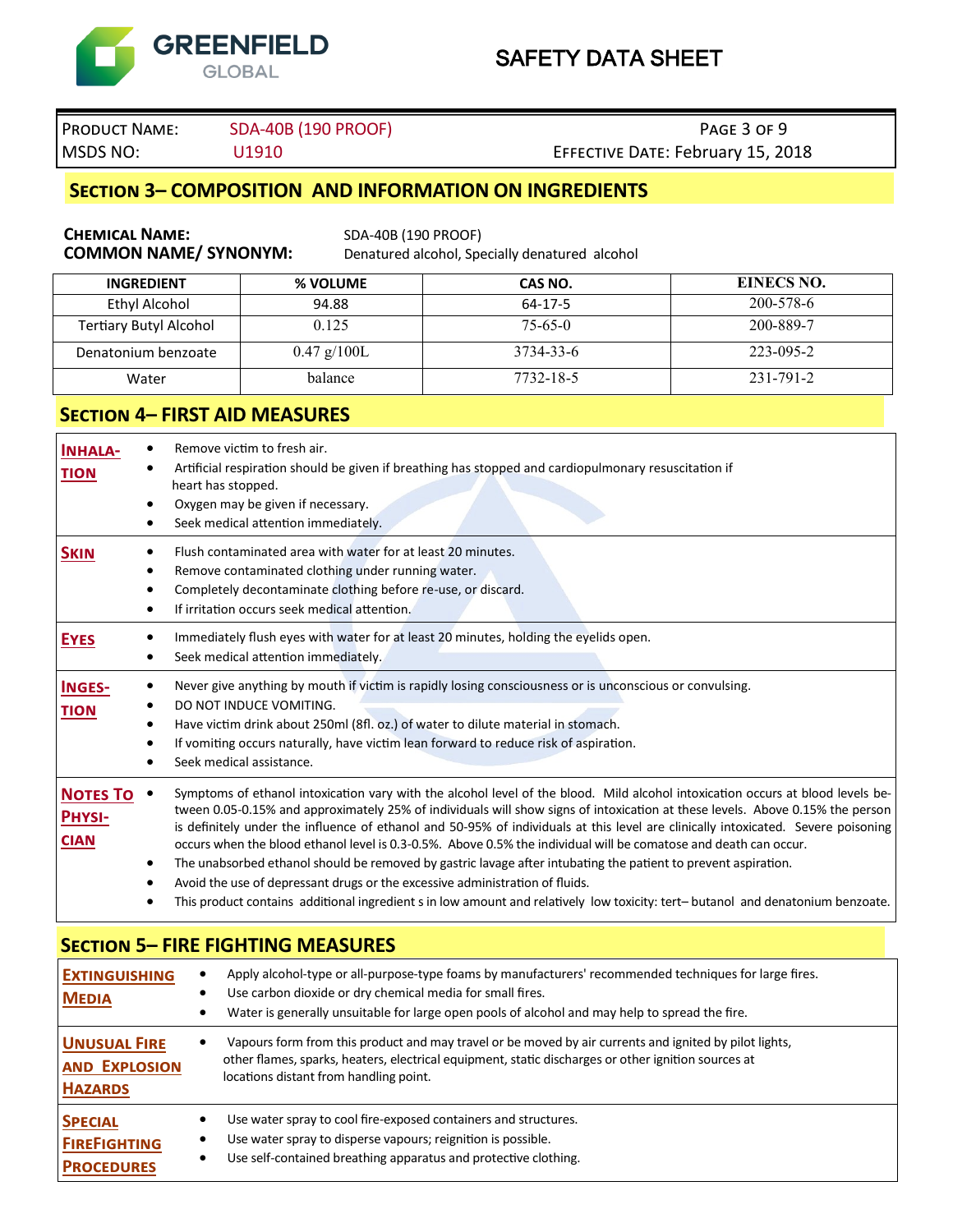

# PRODUCT NAME: SDA-40B (190 PROOF) **PRODUCT NAME:** SDA-40B (190 PROOF)

# MSDS NO: U1910 U1910 UNIVERSITY EFFECTIVE DATE: February 15, 2018

# **Section 6– ACCIDENTAL RELEASE MEASURES**

| <b>SPILL</b>    | Contain spilled material.<br>Provide adequate ventilation. Provide adequate personnel protective equipment for responders.<br>Remove sources of heat, sparks or flames.<br>Spill should be collected in suitable containers or absorbed on a suitable absorbent material for<br>subsequent disposal. Such containers used to contain spilled material and absorbent should be sealed<br>off, otherwise the collected alcohol will evaporate from them. |
|-----------------|--------------------------------------------------------------------------------------------------------------------------------------------------------------------------------------------------------------------------------------------------------------------------------------------------------------------------------------------------------------------------------------------------------------------------------------------------------|
| <b>WASTE</b>    | Waste material should be disposed of in an approved incinerator or in a designated landfill site,                                                                                                                                                                                                                                                                                                                                                      |
| <b>DISPOSAL</b> | in compliance with all federal, provincial and local government regulations.                                                                                                                                                                                                                                                                                                                                                                           |

# **Section 7– HANDLING AND STORAGE**

| <b>PRECAUTIONS TO BE</b><br><b>TAKEN IN HANDLING</b><br><b>AND STORING</b> | Keep away from heat, sparks and flames.<br>Keep container closed when not in use.<br>Use with adequate ventilation.<br>Avoid breathing vapours.<br>Avoid contact with eyes and skin.<br>Wash exposed skin thoroughly after handling.<br>Take precautions to prevent static electricity build-up when transferring contents.<br>$\bullet$ |
|----------------------------------------------------------------------------|------------------------------------------------------------------------------------------------------------------------------------------------------------------------------------------------------------------------------------------------------------------------------------------------------------------------------------------|
| <b>OTHER PRECAUTIONS</b>                                                   | Good personal hygiene practices are suggested, such as abstaining from eating, drinking and<br>smoking in the workplace.                                                                                                                                                                                                                 |

# **Section 8– EXPOSURE CONTROLS/ PERSONNEL PROTECTION**

| <b>RESPIRATORY</b><br><b>EQUIPMENT</b>      | Up to 1000 ppm, an approved organic vapour cartridge respirator can be used.<br>For concentrations above 1000 ppm, an air-supplying respirator is recommended.<br>The user should consult a respirator guide, such as the Canadian Standards Association's guide<br>Z94.4-M1982. |
|---------------------------------------------|----------------------------------------------------------------------------------------------------------------------------------------------------------------------------------------------------------------------------------------------------------------------------------|
| <b>VENTILATION</b>                          | The ventilation system should be non-sparking, grounded and separate from other exhaust<br>ventilation systems.<br>Local ventilation is recommended when handling.<br>$\bullet$                                                                                                  |
| <b>PROTECTIVE GLOVES</b>                    | Neoprene, butyl or natural rubber.                                                                                                                                                                                                                                               |
| <b>EYE PROTECTION</b>                       | Chemical resistant monogoggles when handling                                                                                                                                                                                                                                     |
| <b>OTHER PROTECTIVE</b><br><b>EQUIPMENT</b> | Eye bath, safety shower and other protective equipment as required.                                                                                                                                                                                                              |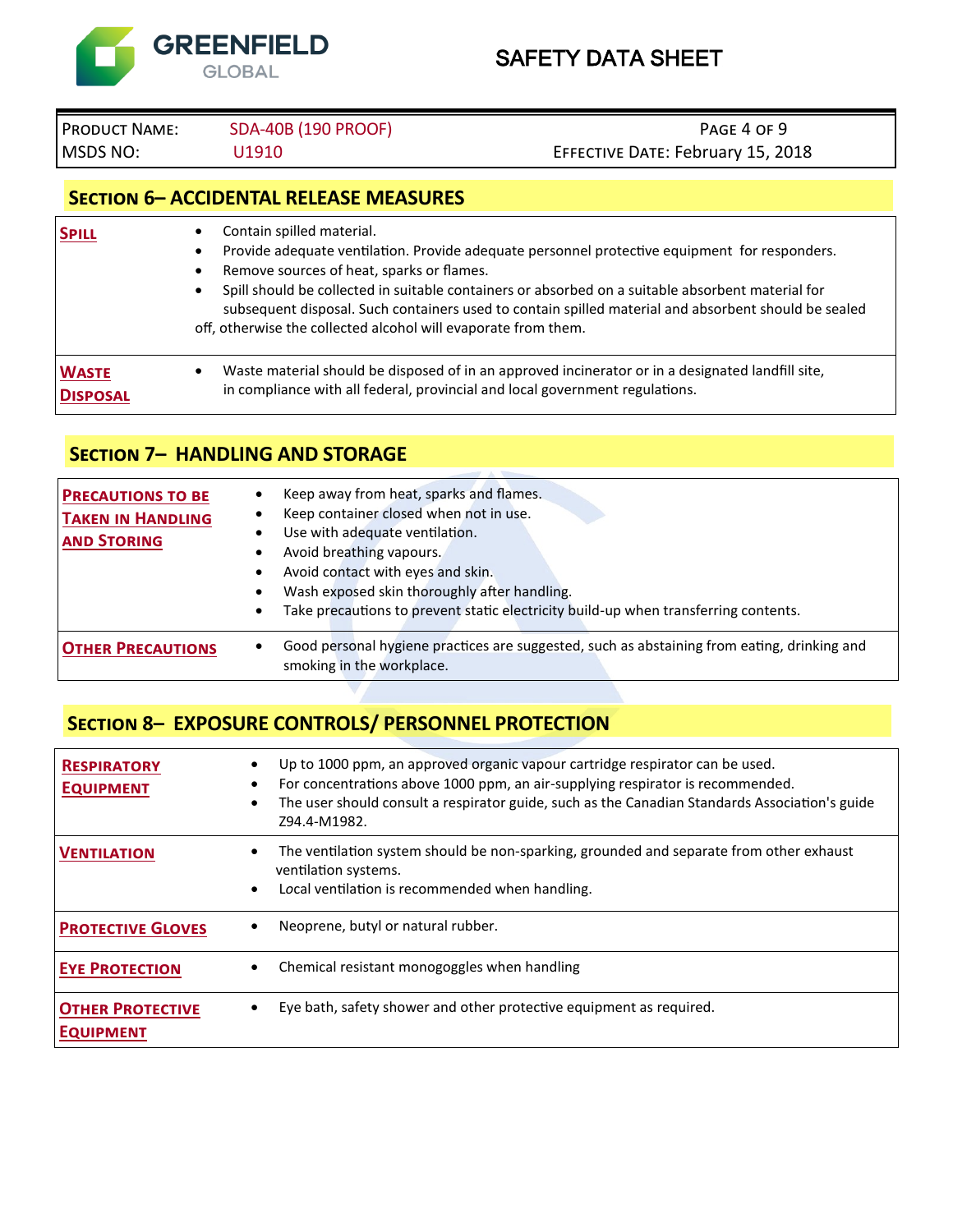

PRODUCT NAME: SDA-40B (190 PROOF) **PAGE 5 OF 9 PAGE 5 OF 9** MSDS NO: U1910 U1910 UNIVERSITY EFFECTIVE DATE: February 15, 2018

# **Section 9– PHYSICAL AND CHEMICAL PROPERTIES**

| <b>APPEARANCE</b>                     | Colourless liquid                                                                                                                        |                          |  |  |
|---------------------------------------|------------------------------------------------------------------------------------------------------------------------------------------|--------------------------|--|--|
| <b>ODOUR</b>                          | Typical ethanol/ lower alcohol odour                                                                                                     |                          |  |  |
| <b>ODOUR THRESHOLD</b>                | Approximately 0.1 to 5100 ppm for ethyl alcohol, as reported in appendix 1 of the Ca-<br>nadian Standards Association guide Z94.4-M1982. |                          |  |  |
| PH                                    | Not Applicable                                                                                                                           |                          |  |  |
| <b>MELTING./ FREEZING POINT</b>       | Approximately minus 100 deg. C                                                                                                           |                          |  |  |
| <b>BOILING POINT RANGE</b>            | 78.3-100 deg. C (boiling point 78.3 deg. C for 100% Ethanol)                                                                             |                          |  |  |
| <b>FLASH POINT</b>                    | 16 (Tag closed cup, ASTM D-56)                                                                                                           |                          |  |  |
| <b>EVAPORATION RATE</b>               | 1.7 (butyl acetate $= 1$ )                                                                                                               |                          |  |  |
| <b>LOWER FLAMMABILITY LIMIT</b>       | 3.3% V/V for 100% Ethanol, 2.4% V/V for 100% Tertiary Butyl Alcohol                                                                      |                          |  |  |
| <b>UPPER FLAMMABILITY LIMIT</b>       | 19 % V/V for 100% Ethanol, 8% V/V for 100% Tertiary Butyl Alcohol                                                                        |                          |  |  |
| <b>VAPOR PRESSURE</b>                 | 5.87 KPA @ 20 C, for 100% Ethanol, 4.13 KPA @ 20 C, for 100% Tert butyl alcohol                                                          |                          |  |  |
| <b>VAPOUR DENSITY</b>                 | $1.59$ (air=1)                                                                                                                           |                          |  |  |
| <b>RELATIVE DENSITY (LIQUID)</b>      | 0.8104 @ $20^{\circ}$ C                                                                                                                  |                          |  |  |
| <b>SOLUBILITY IN WATER</b>            | Complete                                                                                                                                 |                          |  |  |
| <b>SOLUBILITY IN OIL- COEFFICIENT</b> | Separates from oil                                                                                                                       |                          |  |  |
| OF WATER/OIL DISTRIBUTION             |                                                                                                                                          |                          |  |  |
| <b>PARTITION COEFFICIENT</b>          | $0.032$ approx.                                                                                                                          |                          |  |  |
| N-OCTANOL/WATER                       |                                                                                                                                          |                          |  |  |
| <b>AUTO- IGNITION TEMPERATURE</b>     | Approx. 370 deg. C                                                                                                                       |                          |  |  |
| <b>DECOMPOSITION TEMPERATURE</b>      | Specific data not available                                                                                                              |                          |  |  |
| <b>VISCOSITY</b>                      | Approx. 1.35 cp @ 20 deg. C                                                                                                              |                          |  |  |
| % VOLATILES BY VOLUME                 | 100                                                                                                                                      |                          |  |  |
| <b>CHEMICAL FORMULA</b>               | Ethanol: C2-H5-OH                                                                                                                        | Molecular weight: 46.07  |  |  |
|                                       | Tertiary butyl alcohol (CH3)3-COH                                                                                                        | Molecular weight: 74     |  |  |
|                                       | Denatonium benzoate: C28H34N2O3                                                                                                          | Molecular weight: 446.57 |  |  |
|                                       | Water: H <sub>2</sub> O                                                                                                                  | Molecular weight: 18.02  |  |  |

# **Section 10– STABILITY AND REACTIVITY**

| <b>CHEMICAL STABILITY/ REACTIVITY</b>                                 | <b>Stable</b>                                                                     |
|-----------------------------------------------------------------------|-----------------------------------------------------------------------------------|
| <b>CONDITIONS TO AVOID</b>                                            | Sources of ignition                                                               |
| <b>POSSIBILITY OF HAZARDOUS</b><br><b>REACTIONS/INCOMPATIBILITIES</b> | Oxidizing materials                                                               |
| <b>HAZARDOUS COMBUSTION OR</b><br><b>DECOMPOSITION PRODUCTS</b>       | Burning can produce carbon monoxide and/or carbon dioxide<br>and/or formaldehyde. |
| <b>HAZARDOUS POLYMERIZATION</b>                                       | Will not occur                                                                    |
| <b>CONDITIONS TO AVOID</b>                                            | None currently known                                                              |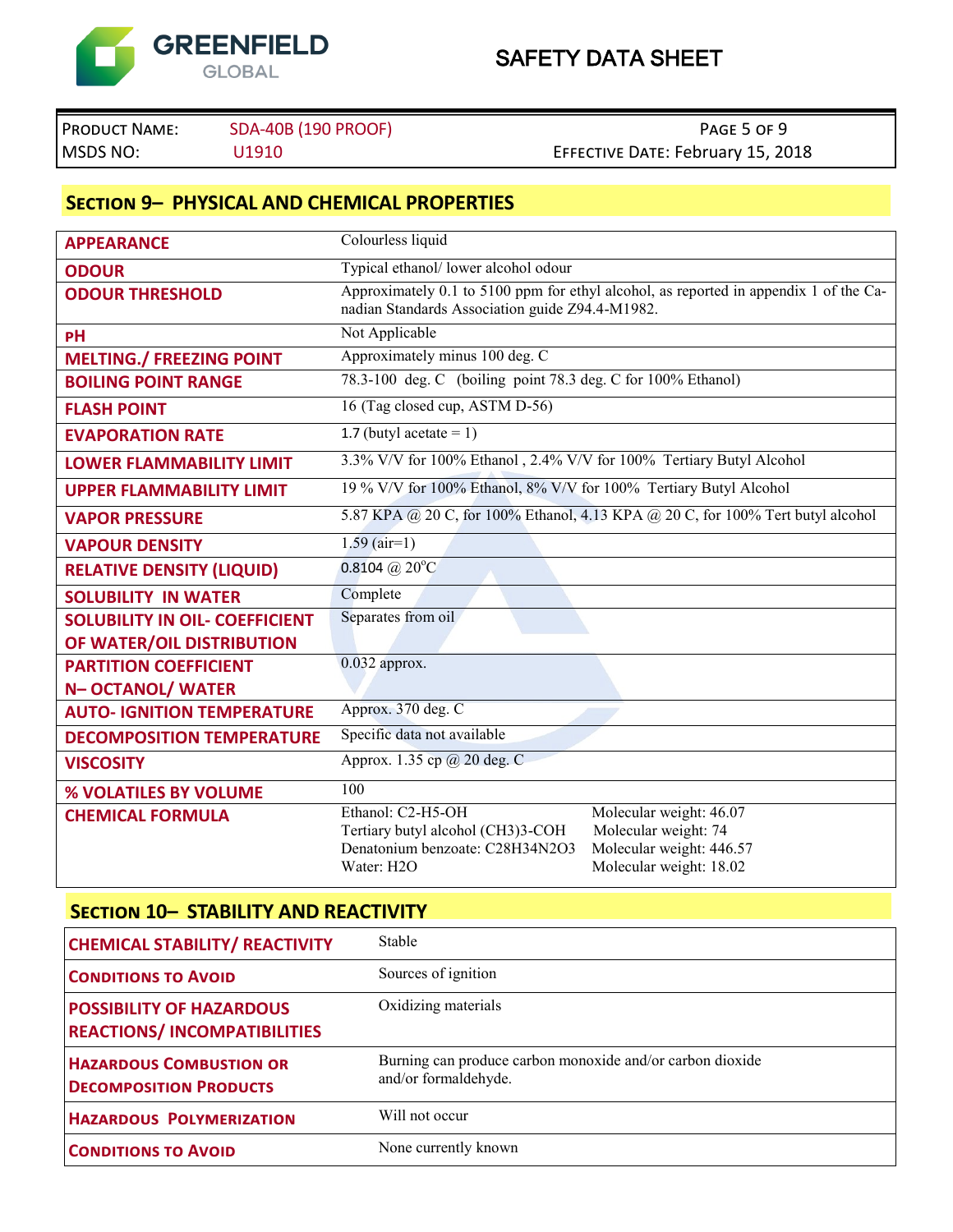

# PRODUCT NAME: SDA-40B (190 PROOF) PAGE 6 OF 9 MSDS NO: U1910 U1910 UNIVERSITY EFFECTIVE DATE: February 15, 2018

**Section 11– TOXICOLOGICAL INFORMATION**

|                               | INGREDIENT                                                                                                                                                                                                                                                                             | %V/V                                                                                                                                                                                                                                                                                              | TLV, ppm  | LC50, ppm/4h. | LD50, mg/kg | LD50, mg/kg                                                                         |  |
|-------------------------------|----------------------------------------------------------------------------------------------------------------------------------------------------------------------------------------------------------------------------------------------------------------------------------------|---------------------------------------------------------------------------------------------------------------------------------------------------------------------------------------------------------------------------------------------------------------------------------------------------|-----------|---------------|-------------|-------------------------------------------------------------------------------------|--|
|                               |                                                                                                                                                                                                                                                                                        |                                                                                                                                                                                                                                                                                                   |           | RAT, INHAL.   | RAT, ORAL   | RABBIT, SKIN                                                                        |  |
|                               | <b>Ethyl Alcohol</b>                                                                                                                                                                                                                                                                   | 94.88                                                                                                                                                                                                                                                                                             | 1000      | 31,623        | 7,060       | 20,000                                                                              |  |
|                               | <b>Tertiary Butyl Alcohol</b>                                                                                                                                                                                                                                                          | 0.125                                                                                                                                                                                                                                                                                             | 100       | NA            | 3,500       | NA                                                                                  |  |
|                               | Denatonium benzoate                                                                                                                                                                                                                                                                    | $0.47$ g/100L                                                                                                                                                                                                                                                                                     | <b>NA</b> | <b>NA</b>     | 584 mg/kg   | <b>NA</b>                                                                           |  |
|                               | Water                                                                                                                                                                                                                                                                                  | Balance                                                                                                                                                                                                                                                                                           | <b>NA</b> | <b>NA</b>     | ΝA          | ΝA                                                                                  |  |
|                               | <b>REFERENCES:</b>                                                                                                                                                                                                                                                                     |                                                                                                                                                                                                                                                                                                   |           |               |             | ACGIH (1988-1989), RTECS (1983). MacFarlan Smith Ltd. (1986) Parke Davis Co. (1978) |  |
|                               | May cause dizziness, faintness, drowsiness, decreased awareness and responsiveness, euphoria,<br>$\bullet$<br><b>INGESTION</b><br>abdominal discomfort, nausea, vomiting, staggering gait, lack of coordination and coma.                                                              |                                                                                                                                                                                                                                                                                                   |           |               |             |                                                                                     |  |
|                               | No adverse effects with normal skin. However, potentially harmful amounts of material may be<br><b>SKIN ABSORPTION</b><br>$\bullet$<br>absorbed across markedly abraded skin when contact is sustained, particularly in children.                                                      |                                                                                                                                                                                                                                                                                                   |           |               |             |                                                                                     |  |
|                               | High vapour concentrations may cause a burning sensation in the throat and nose, stinging and<br>$\bullet$<br><b>INHALATION</b><br>watering in the eyes.<br>At concentrations which cause irritation, dizziness, faintness, drowsiness, nausea and vomiting may<br>$\bullet$<br>occur. |                                                                                                                                                                                                                                                                                                   |           |               |             |                                                                                     |  |
| <b>SKIN</b><br><b>CONTACT</b> |                                                                                                                                                                                                                                                                                        | Mild irritant.<br>$\bullet$<br>Repeated or prolonged exposure may lead to dermatitis, erythema and scaling.<br>٠                                                                                                                                                                                  |           |               |             |                                                                                     |  |
| <b>EYE</b>                    | <b>CONTACT</b>                                                                                                                                                                                                                                                                         | Severe eye irritant.<br>٠<br>Vapours can irritate eyes.<br>Eye damage from contact with liquid is reversible and proper treatment will result in healing within<br>٠<br>a few days.<br>Damage is usually mild to moderate conjunctivitis, seen mainly as redness of the conjunctiva.<br>$\bullet$ |           |               |             |                                                                                     |  |
|                               | Long term repeated oral exposure to ethanol may result in the development of progressive liver<br>$\bullet$<br>EFFECTS OF LONG-<br>injury with fibrosis.<br><b>TERM EXPOSURE</b>                                                                                                       |                                                                                                                                                                                                                                                                                                   |           |               |             |                                                                                     |  |
| <b>MEDICAL</b>                | <b>CONDITIONS</b><br><b>AGGRAVATED BY</b><br><b>OVEREXPOSURE</b>                                                                                                                                                                                                                       | Repeated exposure to ethanol may exacerbate liver injury produced from other causes.<br>٠                                                                                                                                                                                                         |           |               |             |                                                                                     |  |
|                               | OTHER-REPRODUCTIVE .<br><b>TOXICITY OF ETHANOL</b><br><b>WHEN CONSUMED AS A</b><br><b>BEVERAGE DURING</b><br><b>PREGNANCY</b>                                                                                                                                                          | Ethanol has been identified in studies as a developmental toxicant when consumed as a beverage<br>during pregnancy.                                                                                                                                                                               |           |               |             |                                                                                     |  |
| <b>OTHER</b>                  |                                                                                                                                                                                                                                                                                        | Tertiary Butanol is a known animal carcinogen. It has no confirmed teratogenic, mutagenic, or re-<br>productive effects in humans. No data available to designate product as an aspiration hazard or<br>cause specific organ toxicity through repeated exposure.                                  |           |               |             |                                                                                     |  |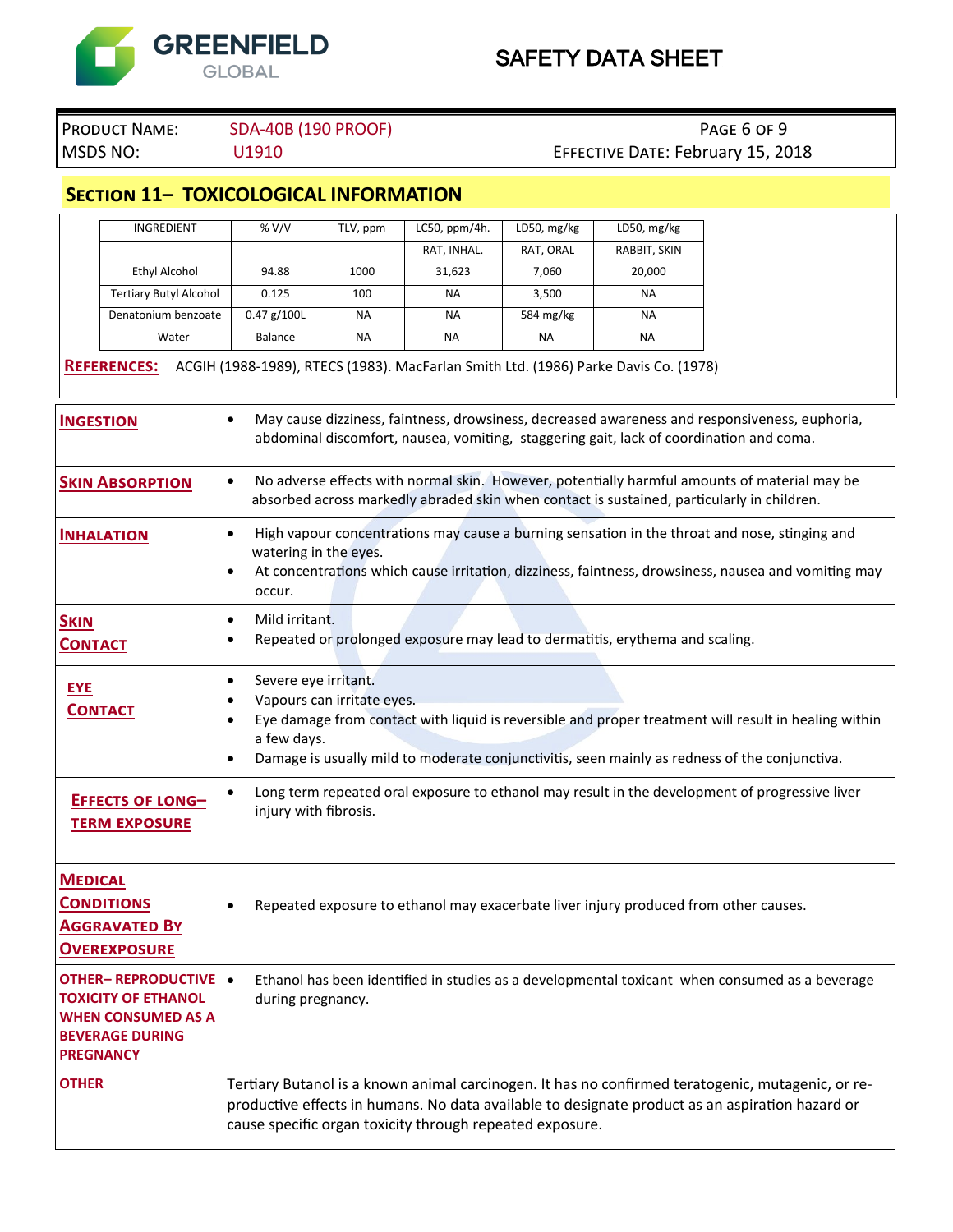

Product Name: SDA-40B (190 PROOF) Page 7 of 9 MSDS NO: U1910 Effective Date: February 15, 2018

# **Section 12– ECOLOGICAL INFORMATION**

<sup>l</sup>**Ethyl Alcohol CAS 64-17-5 Ecotoxicity (aquatic and terrestrial, where available): Acute Fish toxicity (ETHANOL)** LC50 / 96 HOUR Oncorhynchus mykiss (rainbow trout) > 10,000 mg/l LC50 / 96 HOUR Pimephales promelas (fathead minnow) > 13,400 mg/l

**Toxicity to aquatic plants (ETHANOL)** Growth inhibition / 96 HOURS Chlorella vulgaris (Fresh water algae) 1,000 mg/l

#### **Toxicity to microorganisms (ETHANOL)**

Toxicity Threshold / Pseudomonas putida 6,500 mg/l Summary: Inhibition of cell multiplication begins.

**Persistence and degradability:** Biodegradation is expected.

**Bioaccumulative potential:** Biaccumulation is unlikely

**Other adverse effects:** BOD: 740-840 mg/g

### **Denatonium benzoate CAS 3734-33-6**

**Ecotoxicity (aquatic and terrestrial, where available): Acute Fish Toxicity (DENATONIUM BENZOATE)** LC50/ 96 h Rainbow trout > 1000 mg/L

**Persistence and degradability:** No data available

**Bioaccumulative potential:** Biaccumulation is unlikely

**Other adverse effects:**

## **Tertiary Butyl Alcohol CAS 75-65-0**

**Ecotoxicity (aquatic and terrestrial, where available): Acute Fish Toxicity (tert-BUTYL ALCOHOL)** LC50 / 96 h Pimephales promelas (fathead minnow) - 6,140 mg/L **Toxicity to Aquatic Plants (tert-BUTYL ALCOHOL)** Growth inhibition / 96 HOURS Chlorella vulgaris (Fresh water algae)- 1,000 mg/L **Persistence and degradability:** Biodegradability: Zahn-Wellens Test Result: > 99.9 % - Readily biodegradable. **Bioaccumulative potential:** Does not bioaccumulate. **Other adverse effects:** No data available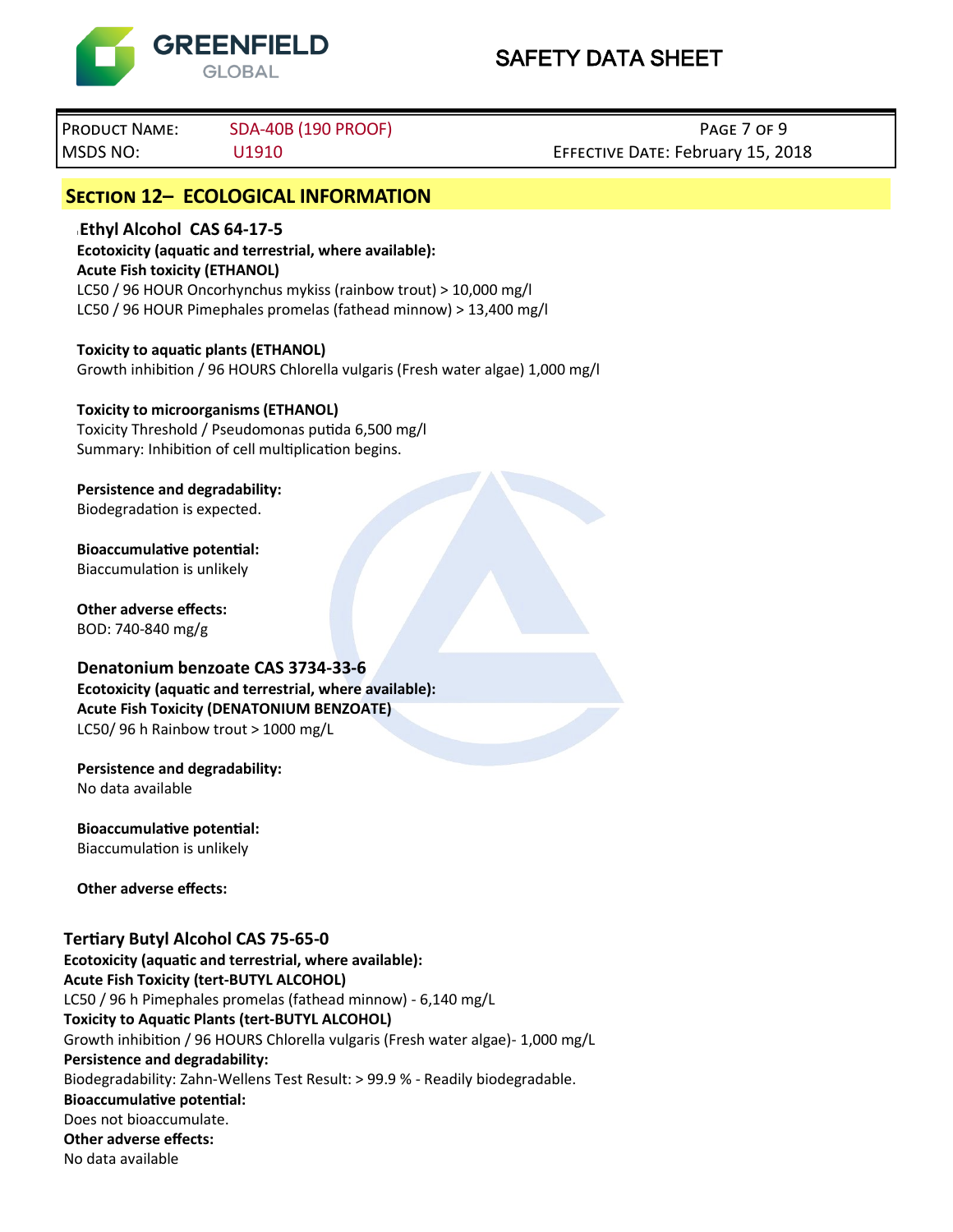

Product Name: SDA-40B (190 PROOF) Page 8 of 9 MSDS NO: U1910 Effective Date: February 15, 2018

# **Section 13– DISPOSAL CONSIDERATIONS**

| <b>SPILL</b>                    | Contain spilled material.<br>$\bullet$<br>Provide adequate ventilation and protective equipment.<br>٠<br>Remove sources of heat, sparks or flames.<br>٠<br>Spill should be collected in suitable containers or absorbed on a suitable absorbent material for<br>$\bullet$<br>subsequent disposal. |
|---------------------------------|---------------------------------------------------------------------------------------------------------------------------------------------------------------------------------------------------------------------------------------------------------------------------------------------------|
| <b>WASTE</b><br><b>DISPOSAL</b> | Waste material should be disposed of in an approved incinerator or in a designated landfill site,<br>$\bullet$<br>in compliance with all federal, provincial and local government regulations.                                                                                                    |

# **Section 14– TRANSPORT INFORMATION**

**CANADA: UN number:** 1987 **UN proper shipping name** Alcohols N.O.S. (ETHANOL) **Transport hazard class(es)** Primary Class 3 Subsidiary Class NONE **Packing group** *(if applicable)* II

#### **IMDG**

UN-Number: UN1987 Class: 3 Packing Group: II EMS-No: F-E, S-D Proper shipping name: ALCOHOLS, N.O.S. (ETHANOL, BUTANOLS) Marine pollutant: No **IATA** UN-Number: 1987 Class: 3 Packing Group: II Proper shipping name: ALCOHOLS, N.O.S. (ETHANOL, BUTANOLS)

## **Section 15– REGULATORY INFORMATION**

All ingredients are on the following inventories or are exempted from listing:

### **Country Notification**

Australia AICS Canada DSL China IECS European Union EINECS Japan ENCS/ISHL Korea ECL New Zealand NZIoC Philippines PICCS USA TSCA

#### **California Prop 65 Components**

WARNING! This product contains a chemical known to the State of California to cause birth defects or other reproductive harm when drunk as a beverage: (ETHYL ALCOHOL) CAS No. 64-17-5 Revision Date: December 11, 2009